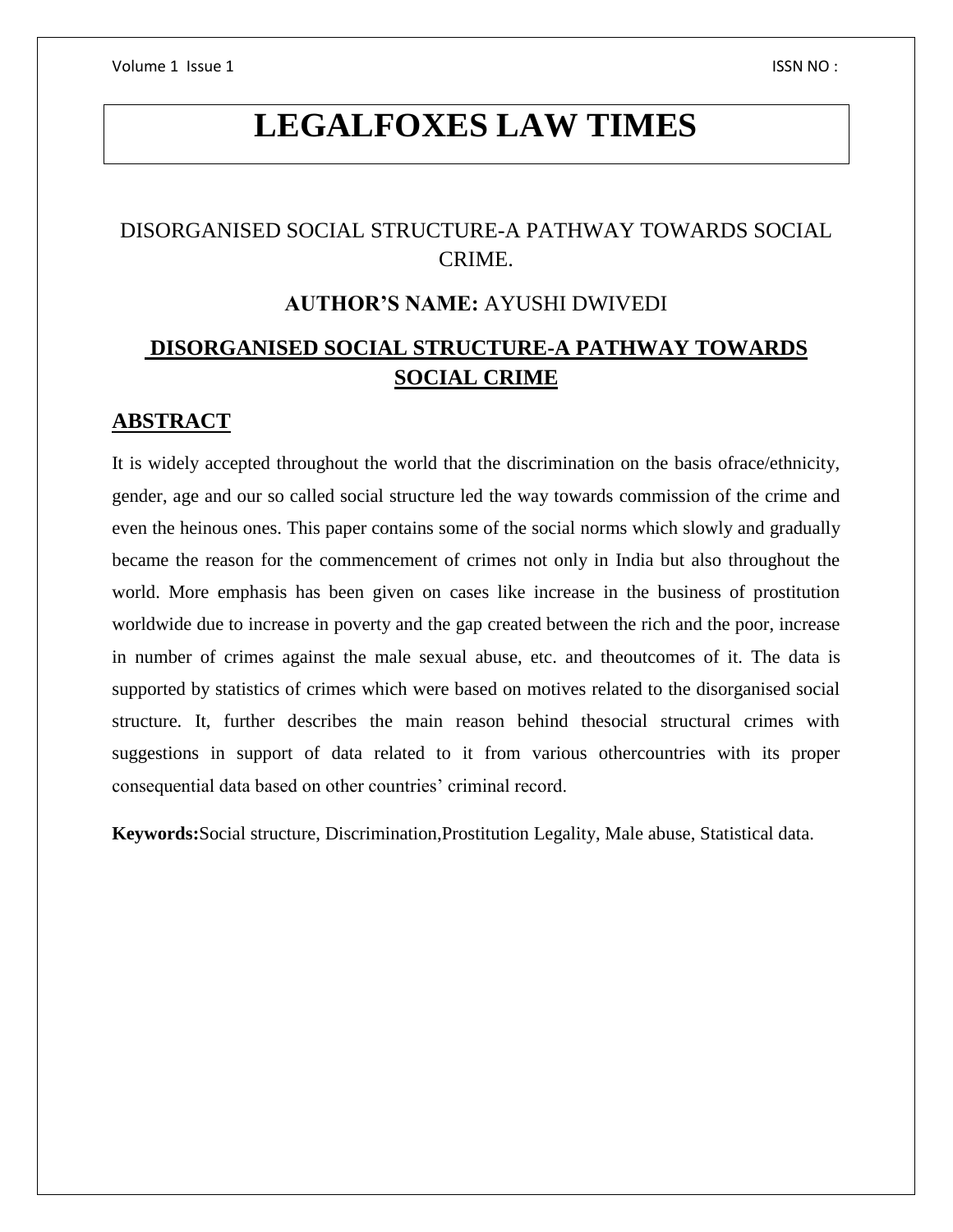*"What we are headed for is a sort of social structure in which the highbrows are the elite, the middlebrows are the bourgeoisie and the lowbrows are hoi polloi"*

 *-----J.RussellLynes*

## **INTRODUCTION**

 $\overline{\phantom{a}}$ 

Traditional crime is now evolved into new crime in the form of cybercrime. The opportunities present have caught the attention of traditional criminals now "traditional Mafia groups are increasingly outsourcing their specialist operations to highly skilled freelance cybercriminals who promote their services on hidden websites."**<sup>1</sup>**Racism/ethnicity, social structure and the crime has the bigger relation since years. It became the threat to humanity and mankind that leads to the havoc of heinous crimes among the people of different countries. America and United Kingdom are the examples of worst of the crimes committed due to racism. Numbers of criminal activities are between the black and whites mostly noticed in the United States. Racial and ethnicity disparities become the major issue to be considered by the government and judiciary in the countries like U.S.A and U.K. and the people should be more acknowledged about the facts of issue and crime related to these disparities. Racial and ethnicity disparities been the major part of crimes in India and now the rate of crimes in India has been increased since years. Most criminal activities in India are characterised by ethnicity and evil social structure.It was quoted by the Steven Rattner that *"India's rigid social structure limits intergenerational economic mobility and fosters acceptance of vast wealth disparities".*The economic differences among

<sup>1</sup>Paul Peachey, "Mafia cybercrime booming and with it a hole service industry, says study," *Independent, September 29, 2014, available at [https://www.independent.co.uk/news/uk/crime/ma-cybercrime-booming-and-with-it-a-whole](https://www.independent.co.uk/news/uk/crime/ma-cybercrime-booming-and-with-it-a-whole-service-industry-says-study-9763447.html)[service-industry-says-study-9763447.html.](https://www.independent.co.uk/news/uk/crime/ma-cybercrime-booming-and-with-it-a-whole-service-industry-says-study-9763447.html)*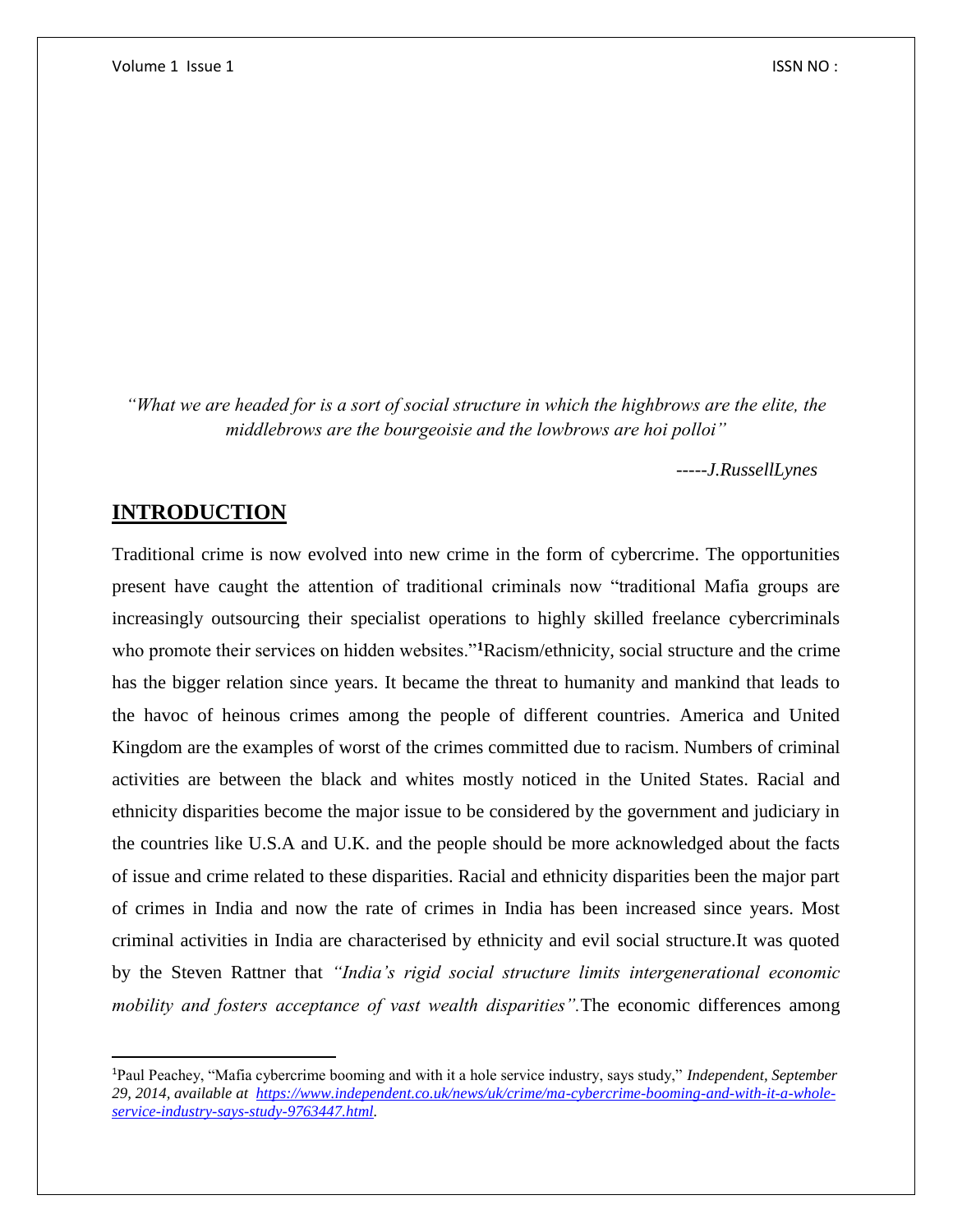$\overline{a}$ 

people are the major factor behind commission of the crime in India as well as in the United States.

#### **1.How the racism and social structure constructed?**

In the period of reformation during  $[16<sup>th</sup>$  century 1500s and 17<sup>th</sup> century 1600s], Christianity religion had a question on the blacks and Indians that whether they had souls or were human. The Europeans were generally presented all the more every now and again to Africans and the indigenous individuals of North and South America and around then the congregation wavered between them.The churches at that time which were catholic and protestant arrived at different answers to the questions at different time, which ultimately created the differences between the two systems of slavery. Blacks and Indian had souls was first accepted by the Catholic Church and it was first time when they were admitted that it meant that it was against the Catholic law to kill the slave. During the reformation, the Protestant-Calvinist Church wanted to separate and distinguish themselves from Catholicism and therefore was much slower in recognizing the humanity of Africans and Indians.

As the increase in the importance of slavery, religion was used as a way to justify the racist division, the people were classified as the 'pagan and soulless'. However, as sub-stantial quantities of ethnic minorities were changed over to Christianity, and as religion itself lost a lot of its capacity as a legitimizing specialist, avocations for the ruthlessness of bondage changed." The slave based economy in the south required a bigot exploitative framework, which prompted the advancement of natural, zoological and organic hypotheses to 'explain human difference and to justify slavery.'**<sup>2</sup>**

# **2. Crimesrose by race/ethnicity and disorganised social structure.**

The line of differences generated by the people among themselves on the basis of riches and poor is the major reason in the rise of crimes. The societal pressure leads to the greatest tension among the number of different individuals. According to the various surveys held among the criminals shows that the majority of the crimes were committed either for the sake of revenge or for the purpose of gaining extreme wealth and high status in the society. The crimes which are directly

<sup>2</sup> Uprooting Racism: How White People Can Work for Racial Justice by Paul Kivel – (page 127) New Society Publishers, Philadelphia and British Columbia, 1996.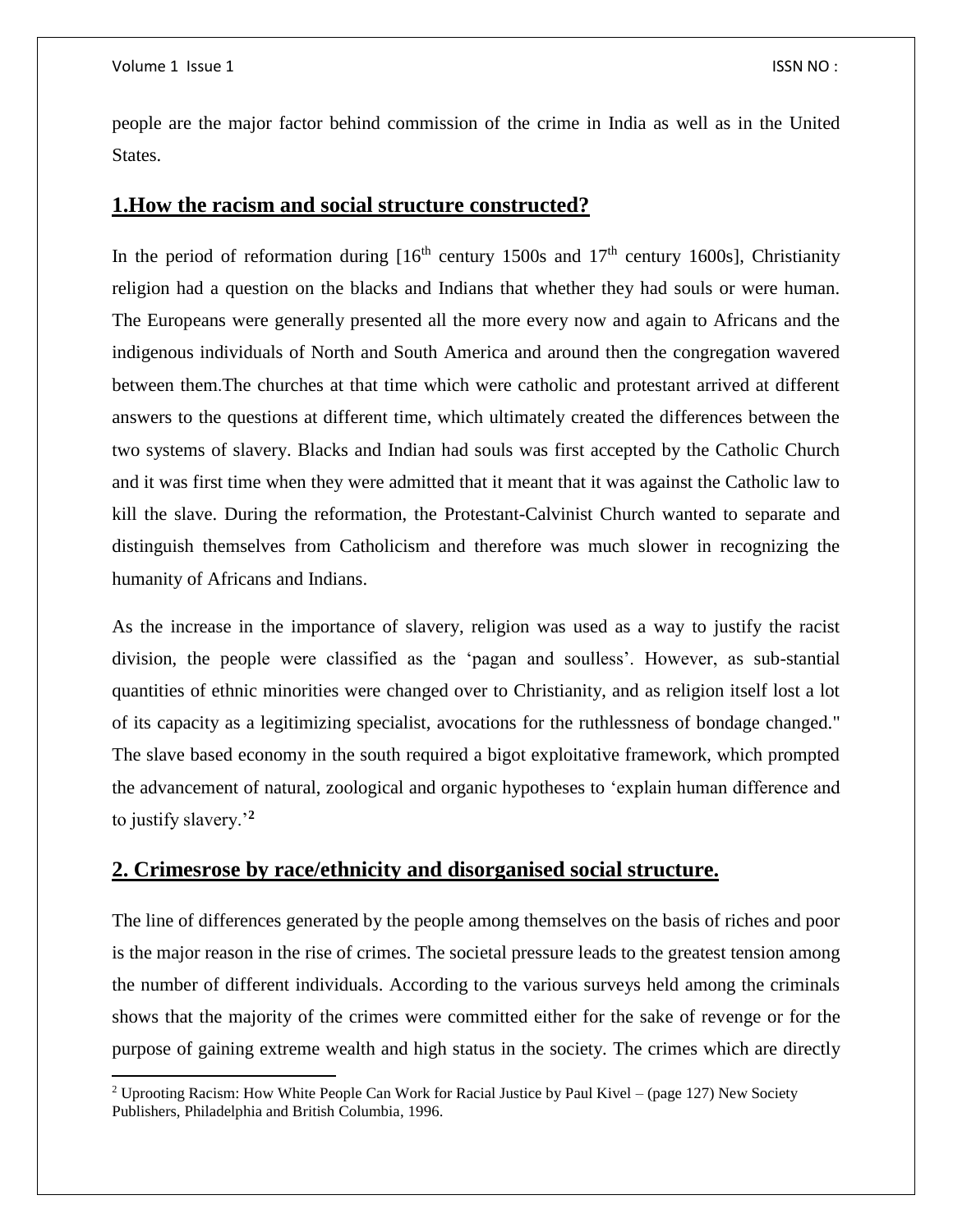l

related to the disorganised social structure were categorised into murder, trafficking, prostitution, kidnapping, abduction, male abuse, child abuse, robbery, theft, etc. comes under the section 300, 304B, 359, 362, 370, 378, 390, 391 of I.P.C., 1860.

The traditional crimes now have changed into the new cyber-crimes which includes hacking of bank accounts or personal accounts, forgery of documents or digital signature, etc. which are specified under the IT Act, 2000. These crimes just generated due to the curious minds of the present generation in order to take the undue advantages of the new technology. Social Structure has been classified into three theories i.e.

- 1. The *Social Disorganisation theory* which mainly focus on the deteriorated neighbourhoods, inadequate social structure, law violating gangs and group, conflicting social values;
- 2. *Strain theory* which mainly focuses on the unequal distribution of wealth and power, frustration, alternative methods of achievement.<sup>3</sup>
- 3. *Cultural deviance theory* which mainly focuses on the development of the sub cultures as a result of disorganisation and stress, subcultures values in opposition to conventional values;

# **2.1 Why the crime committed due to disorganised social structure?**

<sup>3</sup> *See*A small community of Hardoi district of Uttar Pradesh often known as "Village of Bastards" is also one of them. The community being categorized as "dalits" suffered a lot from social discrimination and has a long history. Back to 1871,under British Era, with the passing of Criminal Tribes Act the community was believed to be involved in the "criminal activities".Britishers outlawed their rights and they were subjected to brutality, beaten up and were locked behind the bars. Women had no source to make their living and thus ended up opting prostitution. Women became the sole earner of their families. Slowly and gradually this sex trade became their tradition and the only source of their income. Even the society turns out to be hostile towards these socially backward classes thus forcing them to remain in such traps[.https://www.vagabomb.com/Prostitution-Is-Considered-a-Tradition-in-Some-Parts-of-](https://www.vagabomb.com/Prostitution-Is-Considered-a-Tradition-in-Some-Parts-of-India/)[India/](https://www.vagabomb.com/Prostitution-Is-Considered-a-Tradition-in-Some-Parts-of-India/)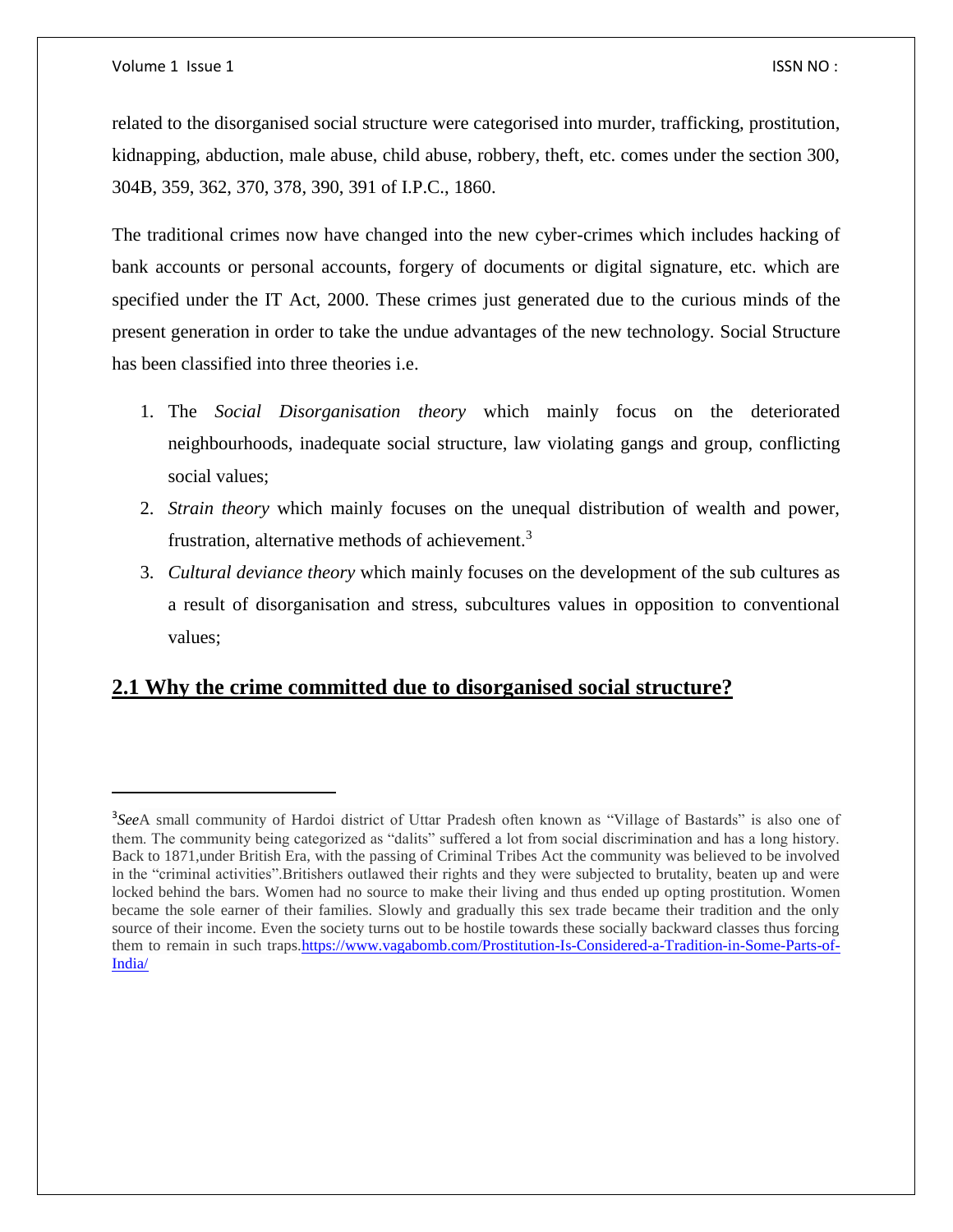Where the social disorganised theory is further classified into *poverty*which ultimately gives rise to the development of isolated lower class areas, lack of conventional social opportunities, racial and ethnic discrimination;

*social disorganisation* which ultimately gives rise to the breakdown of social institutions and organisations such as school and family, lack of informal social control;

*Breakdown of social control* gives rise to the development of gangs and groups; peer group replaces family and social institutions.

Criminal zones viewed as the territories where the area becomes wrongdoing inclined, stable of pockets of wrongdoing, create absence of outside help and speculation.

Social transmission alludes to the grown-up pass standards (central worries) to more youthful age, making stable lower class culture.

The community is disorganised which leads to antisocial behaviour and criminal activity. Nowadays, the females were not the only victim of such crimes generated through disorganised social structure. The males were also became the victims of these crimes. The society has now diverted from the era of male chauvinism into the male victimization due to some of the laws which were made for safeguarding the rights of the females but now these laws were misused by the same. In India, the cases of dowry have been increasing day by day and moreover behind it a large sum of money was asked from the side of the female who has gone for the divorce. But nowadays the cases recorded were found to have the reason for earning the ransom amount and has been proved to be the part of a plan for the purpose of loot to just match the high standards of the society and here in these cases the males became the main victim of the fraud having the back of law with the real accused and from here it started the phenomenon of male abuse.

In reference to the case laws, section 498A of I.P.C, 1860 was created keeping in mind for the protection of the married person from unscrupulous husbands however is clearly misused by few ladies and once more this can be strictly condemned in **Saritha v R. Ramachandran<sup>4</sup>**where the court did notice that the reverse trend and asked the law Commission and Parliament to create the offence a non-cognizable and bailable one. It's been a requirement of the court to condemn

42002 (6) ALD 319

 $\overline{\phantom{a}}$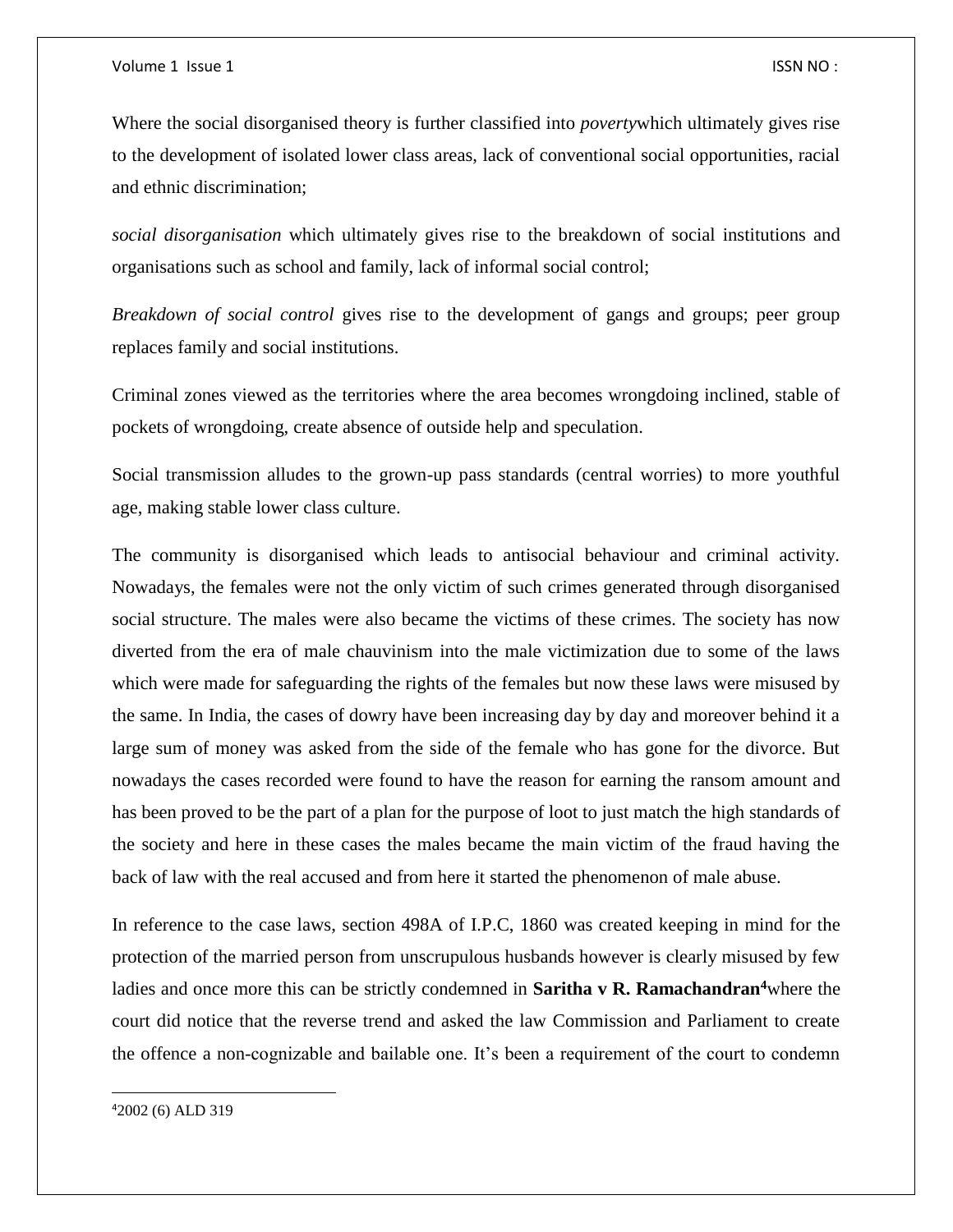wrongdoings and shield the victim however what happens once the victim turns into the abuser. What remedy will the husband have here? On this ground, the lady gets to divorce her husband and remarry or perhaps gain cash within the form of compensation.

On the other hand crime which is known since decades or century is not less to mention that is *Prostitution.* The practise of prostitution is now one of the biggest crimes commonly called as '*forced prostitution*'. In reference to this the one of the backwards community of Madhya Pradesh i.e. "Bhedia", a low caste tribal community of Madhya Pradesh, lives entirely from prostitution. Two hundred years ago, the tribesmen were highway robbers and were identified as "criminal tribe" by British colonizers. In order to ensure their protection and shelter, they asked wealthy landlords for mercy and in exchange gave their daughters for their pleasure. Due to suppression and poverty, community women were forced to indulge in this profession in order to make their living. In fact, the community perceives it as a matter of pride for a lady to enter in such occupation as she is the sole breadwinner of her family. Even today when a "Bhedia girl" hits her puberty, her nose is pierced with a decorative pin which marks her initiation into prostitution. Then she is sent to serve the man who pays high price for her.<sup>5</sup>

## **2.2Prostitution should be legalised?**

Prostitution is a complex issue that has been the subject of debate in various countries and it is not wrong to say that prostitution is a sex business which is found to be done for the purpose of gaining the large amount of money all at once just to match the high standards and luxuries prevailing in society.

In reference to the case study from Haryana shows the real picture of racism, ethnicity and disorganised social structure that one of the semi nomadic tribe of Haryana known for their active involvement in prostitution. This tribe usually found in remote areas of Haryana and in Najafgarh district of Delhi. This community is the biggest example of women oppression and violence against them due to the shortage of money and ethnical discrimination. They were forced by their husband and in-laws to atleast earn ₹1000-1500 only for their family by this

 $\overline{\phantom{a}}$ 

<sup>5</sup><https://apnews.com/f525f0192692281c4f226a664c3c6bff>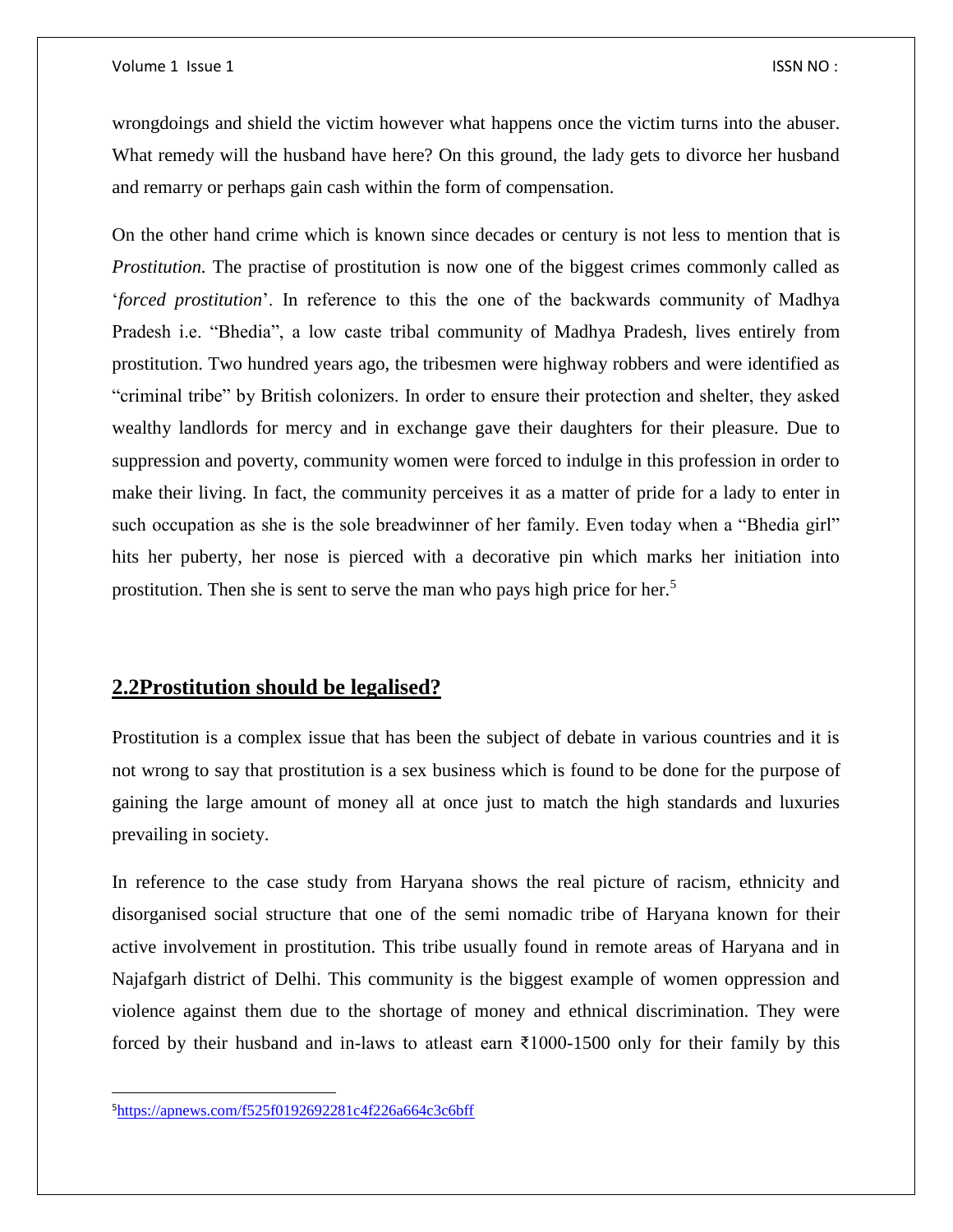#### Volume 1 Issue 1 **ISSN NO** :

selling their dignity and modesty. Unfortunately, for them entering such sex trade is not so unusual right after their marriages and childbirths.

The study shows that root of these crimes were generated through the above points mentioned regarding the disorganised social structure i.e. poverty, where the females are not supposed to live properly or have no parental support to meet the ends and the people who are not disciplined business into other means of making money get involved into the sex business to fulfil their needs or to complete their further studies. The victims of rape, child labour, and trafficking or those who are sexually abused are seems to give all the hopes of living their rest of the life with the dignity anymore so they get involved into these to lead a life full of pleasure in order to gain the money.

Peer pressure plays a big role in the indulgence of others into such activities. The people around influences a lot to get involved into something like this or the other. Laziness or say the quickest way to gain money is one of the reasons for most of the people in becoming the part of this kind of business. Lack of parental care leads to the distraction in children which ultimately diverts them in choosing the profession which is still not legal in some of the countries even after being one of the oldest profession of gaining money by both the male and females.

If prostitution become legal then the sexually transmitted diseases will be increased and the people will get more influenced to this only as it the easiest and quickest way for earning money and the other profession will not be opted by the majority of people. On the other hand legalising the prostitution will help those people who were forced to get into it either by kidnapping or by abduction or else due to human trafficking. The victims of forced prostitution were not be able to share their problems related to their physical disability like STDs' and they don't even have the right to die with dignity due to the failure in proper treatment to their diseases and due to shame of being the prostitute by the societal pressure.

#### **2.3 Is disorganised social structure leads to the male abuse?**

The recent studies shows that the increase in the rate of poverty and the feeling of revenge made large mass of people to commit the crime which is eventually become heinous in nature. Number of cases were noted where the ultimate victim is the man whose breakdown of marriage by his wife, who was the initial victim further founds to be the accused in the case and the husband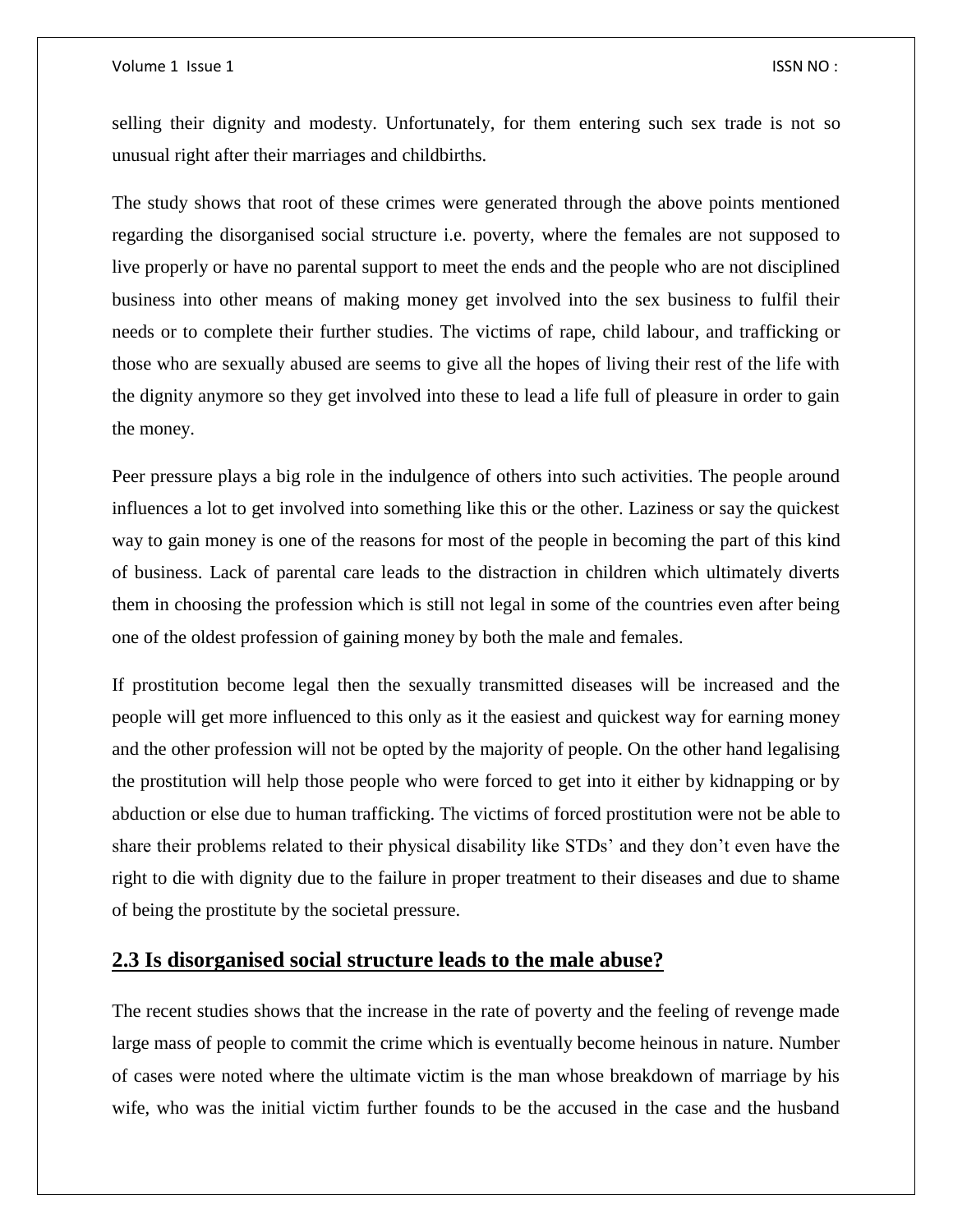$\overline{\phantom{a}}$ 

found to be the real victim on proper investigation by the investigating officer or by the attorneys of the parties.

Various groups were found who were just in regard of gaining the large amount of money at once leads them towards commission of crime of molestation and mental as well as physical torture to the male figure which leads to the 'male abuse'. In the name of domestic violence most of the males got hurt by their spouse only for the purpose of looting their husbands' assets or money.

A survey taken by the *ManKind Initiatives* for the disease control in 2014/15, a higher proportion of men suffered from force (37%) than women (29%). For emotional and psychological abuse the proportions were  $61\%$  and  $63\%$  respectively.<sup>6</sup>

# **3.Statisticaldata related to the crime raised by race, ethnicity and disorganised social structure.**

The upcoming new crimes are generally the updated version of traditional crimes with more enhanced technological support. Various studies show that the percentage of gay men (5.1%) or bi-sexual men (5.6%) who suffered partner abuse in 2017/18 is double the number for heterosexual men (2.2%). Lesbian women (8.4%) and bisexual women (14.1%) as a percentage also suffered far more partner abuse compared to heterosexual women  $(5.1\%)$ <sup>7</sup>

Men who are separated or divorced are more likely to suffer partner abuse than those who are married. 8.5% of divorced men (13.2% women), suffered partner abuse in 17/18 while only 1.5% of married men (2.1% married women. For cohabiting men, the figures were 2.5% and 5.2% for women.<sup>8</sup>

Of those that suffered from partner abuse 29% men and 23% of women suffered a physical injury, a higher proportion of men suffering severe bruising or bleeding (6%) and internal injuries or broken bones/teeth (2%) than women (4% and 1% respectively). 30% of men who

<sup>&</sup>lt;sup>6</sup> ONS BCS Focus on Violent Crime and Sexual Offences 2014/15 [https://bit.ly/1p8CGI0 Table 4.13](https://bit.ly/1p8CGI0%20Table%204.13) on Appendix Table:<https://bit.ly/1M1diC5>

<sup>7</sup> ONS domestic abuse: findings from the Crime Survey for England and Wales: year ending March 2018 [\(https://bit.ly/2FY8UYc\)](https://bit.ly/2FY8UYc)- Table 8)

<sup>8</sup> ONS domestic abuse: findings from the Crime Survey for England and Wales: year ending March 2018 [\(https://bit.ly/2FY8UYc\)](https://bit.ly/2FY8UYc)- Table 8)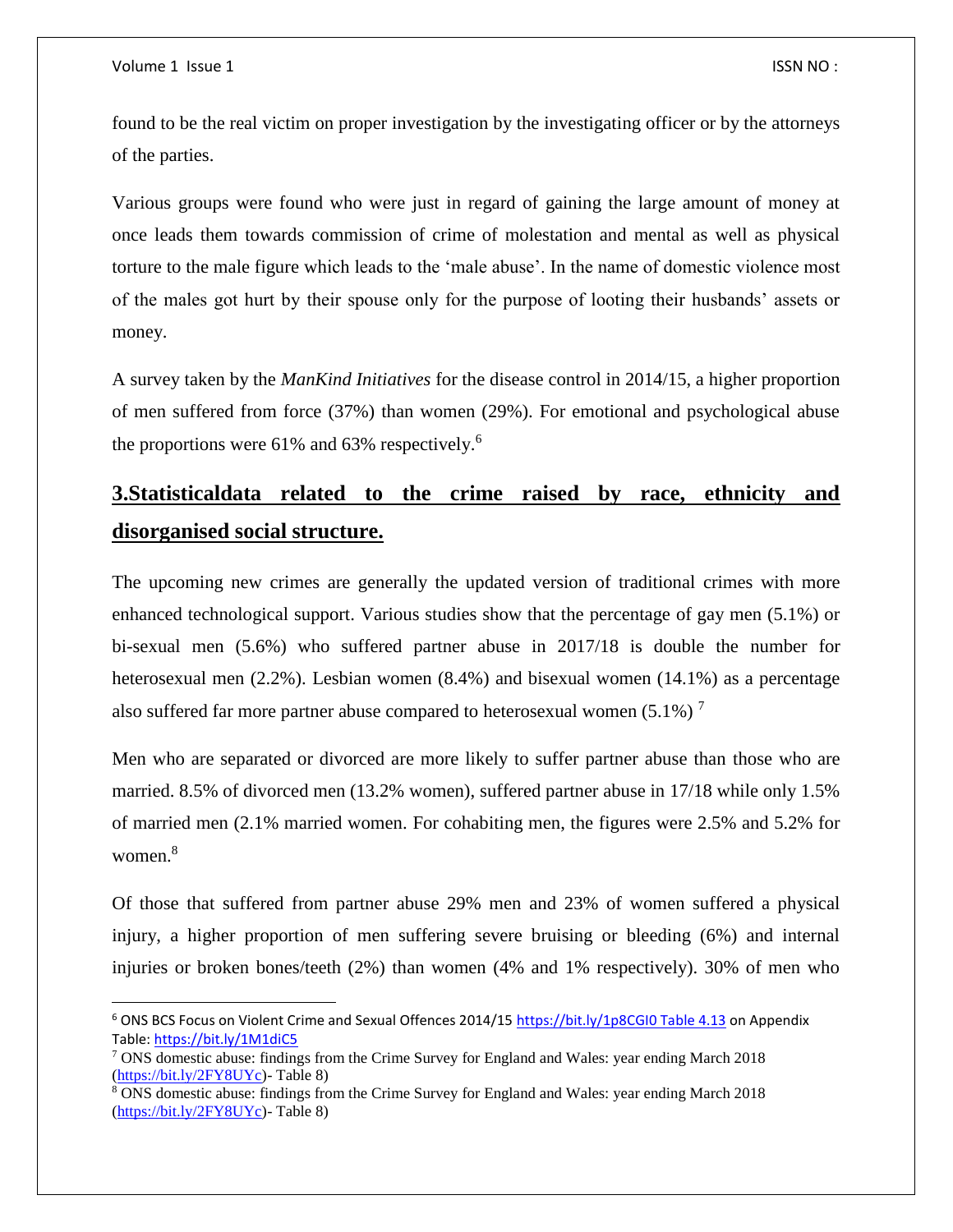$\overline{\phantom{a}}$ 

suffer partner abuse have emotional and mental problems (47% women). Only 27% of men sought medical advice  $(73\% \text{ of women})^9$ 

In terms of mental and psychological effects felt as a result of the partner abuse experienced in 17/18, 41.2% of men suffered from mental or emotional problems (55.8% women). 11% of male victims  $(7.2\%)$  had tried to take their own lives.<sup>10</sup>

Nearly half of male victims fail to tell anyone they are a victim of domestic (only 51% tell anyone). They are nearly three times less likely to tell anyone than a female victim (49% as opposed to 19%). This has worsened since 2015/16 where the figures were 61% for men (88% women). What has changed is that men and women are less likely to tell someone they know personally (fall from 55% in 2014/15 for men to 44%). More men though are likely to tell the police (26.1% form 23%) whilst there has been a big fall in the numbers of women telling the police (33.4% now when in 14/15 it was 43%). It still means that though that only 1 in 6 men (15%) will tell the police they are a victim. Only 10.7% of men will tell a health professional  $(20.8\%$  women).<sup>11</sup>

"*According to United Nations Education, scientific and cultural organization(UNESCO), Nigeria was claimed to be one of the leading African countries in human trafficking with cross border and internal trafficking"*. Tracing back its history between the 1870s and 1900, when Europeans invaded many African countries they realized that their skin tone does not matches with that of the natives of Africa. They used their skin tone as a powerful weapon to dominate and enslave the natives and from here the concept of "apartheid" came into light. This western ideology promoted racial discrimination which was aimed to subjugate blacks against white, curbed their basic rights, making them economically and socially weak. In order to support their families, the females ended up indulging in prostitution. At present a large group of African females are trafficked to European countries like Spain, Italy, Netherlands and many more. Although many governmental and non-governmental organization have devised many anti

<sup>9</sup> ONS BCS Focus on Violent Crime and Sexual Offences 2014/15<http://bit.ly/1p8CGl0> Table 4.17 on Appendix Table:<http://bit.ly/1M1diC5>

<sup>&</sup>lt;sup>10</sup> ONS domestic abuse: findings from the Crime Survey for England and Wales: year ending March 2018 [\(https://bit.ly/2FY8UYc\)](https://bit.ly/2FY8UYc)- Table 14

<sup>&</sup>lt;sup>11</sup> ONS domestic abuse: findings from the Crime Survey for England and Wales: year ending March 2018 [\(https://bit.ly/2FY8UYc\)](https://bit.ly/2FY8UYc)- Table 24 and ONS BCS Focus on Violent Crime and Sexual Offences 2014/15 <http://bit.ly/1p8CGl0> Table 4.28 on Appendix Table:<http://bit.ly/1M1diC5>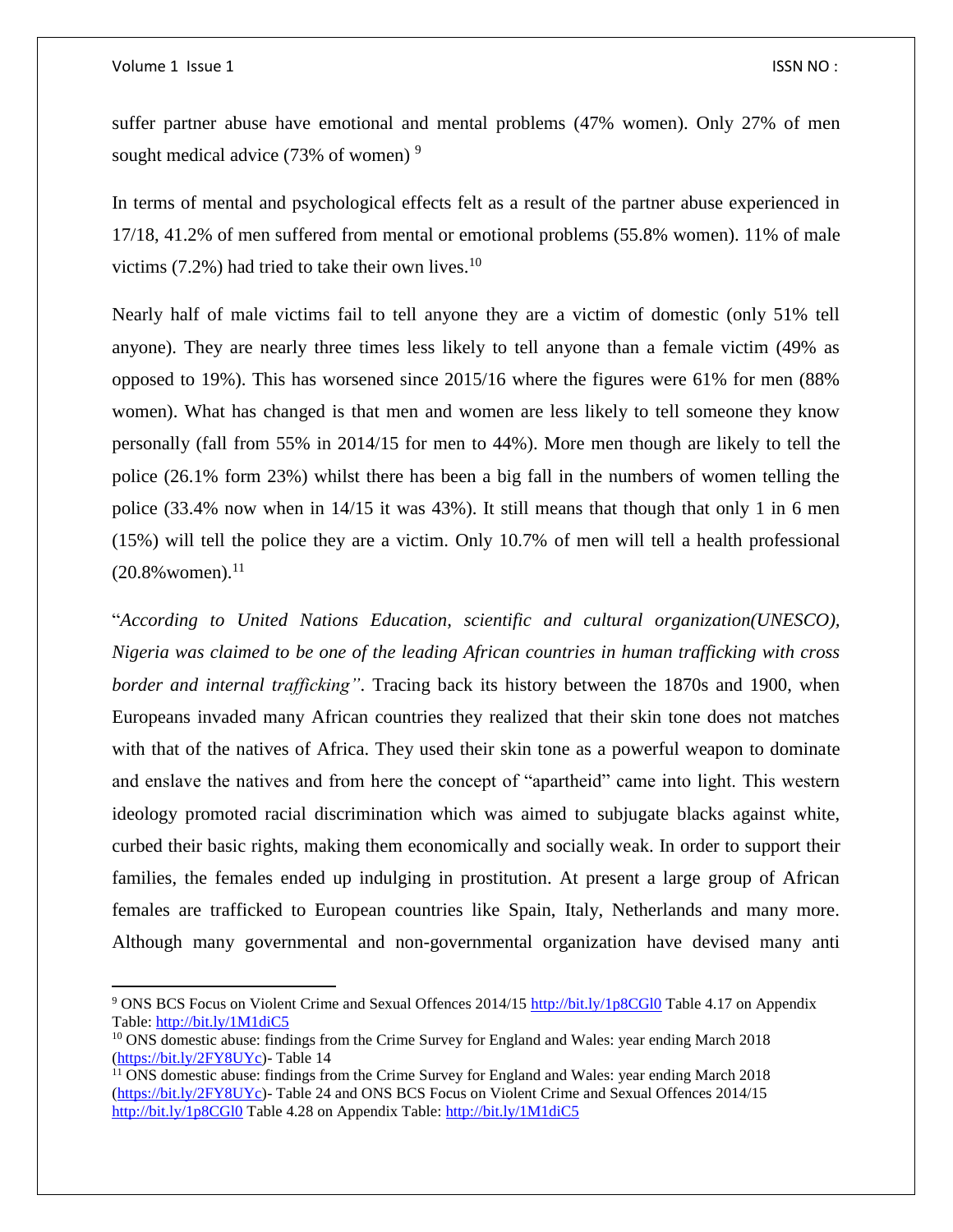trafficking strategies, taken steps to aid and rehabilitate uthe victims but unfortunately, such kind of racial sex slavery still prevails in our modern society.<sup>12</sup>

## **4.Conclusion**

Changes in the commission of crimes due to advanced technology and extraordinary awareness of the people knowledge about the laws and ways of fabricating them on the contrary with the people who don't have sufficient knowledge about their rights and the particular crime committed leads to the transformation from the traditional crime to the new crime. This change will become more hazardous to the peace and security of the common people. The traditional crime which have been the part of people since years i.e. prostitution is still the crime in many of the countries at present but now in a more enhanced form. On the other hand, rise in new crimes like male abuse which has been noticed in many of the cases where the abuse of section 498A of IPC was done spontaneously. The rights which were given to the weaker part of the society have now been misused by them in the name of justice. The various studies show the increase in rate of crimes committed against the males in comparison to the females.

Race/ethnicity, social structure and crime itself correlated to each other where it shows that rise in any of the above activities will ultimately ends into an increment in the commission of crimes. U.S.A and U.K. are the countries where crimes were majorly on the basis of disparities done by these race and ethnical discrimination. Africans and dash were discriminated which gave rise to such crimes related to theft, murders, human trafficking, etc.

## **5.Suggestions**

 $\overline{a}$ 

#### *On the basis of our research work we furnish the following suggestions:*

The phenomenon of discrimination on the basis of caste, creed, sex and religion is the main reason behind all the crimes which were occurring since years or say decades or centuries. This should be stopped by the collective work of the government as well as the educated people or

<sup>&</sup>lt;sup>12</sup>https://en.wikipedia.org/wiki/Prostitution in Nigeria